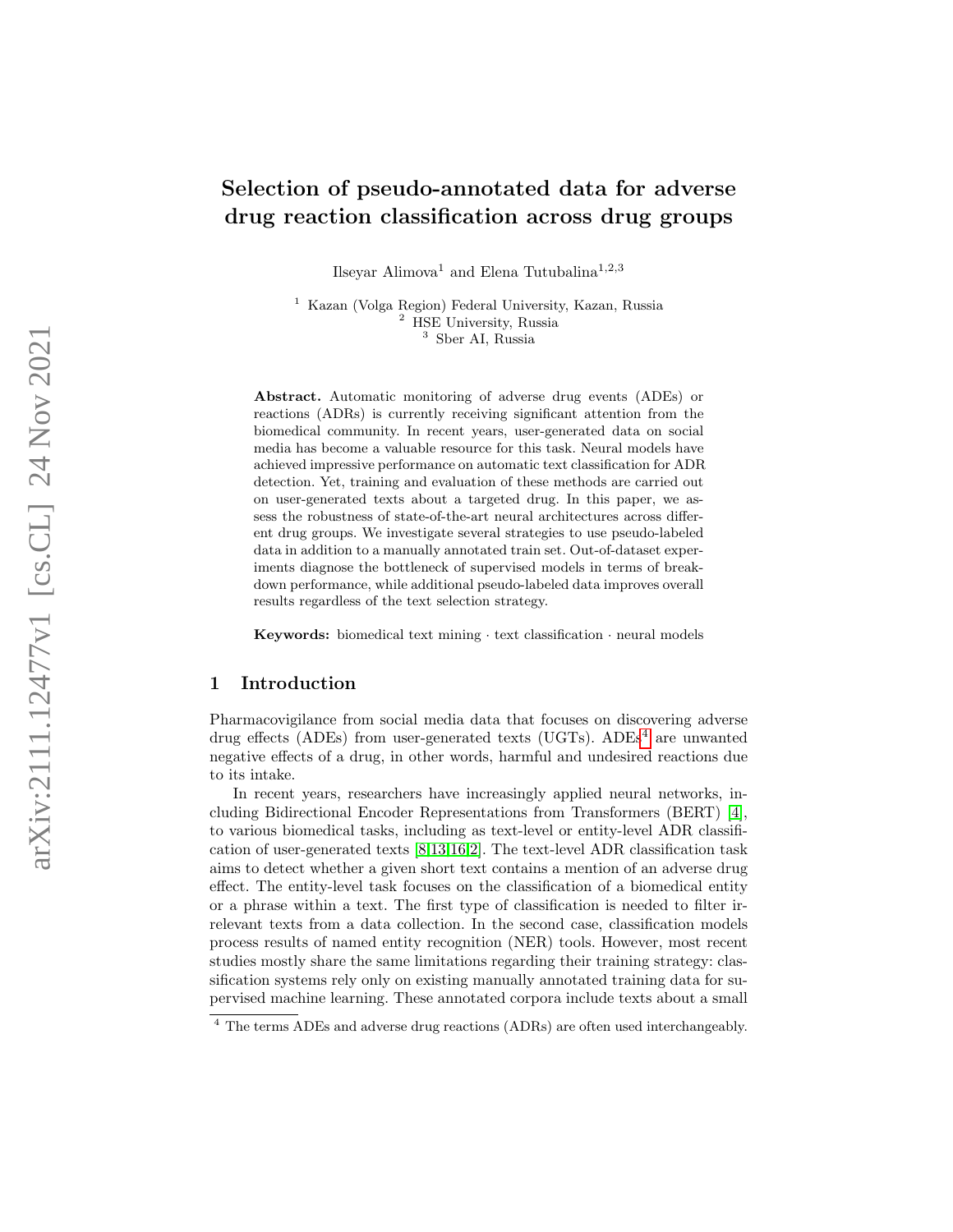2 Ilseyar Alimova and Elena Tutubalina



<span id="page-1-1"></span>Fig. 1. An overview of our pipeline.

number of drugs (at best about dozens) while there are over 20,000 prescription drug products approved for marketing<sup>[5](#page-1-0)</sup>. Moreover, the model performance is frequently evaluated under the implicit hypothesis that the training data (source) and the test data (target) come from the same underlying distribution (i.e., both sets include drugs from a particular Anatomical Therapeutic Chemical (ATC) group). This hypothesis can cause overestimated results on ADR classification since the same drug classes shared similar patterns of ADR presence [\[17\]](#page-7-1).

In this paper, we take the task a step further from existing research by exploring how well a BERT-based classification model trained on texts about drugs from one ATC group (source) performs on texts about other drugs from the second ATC group (target). First, we train a base model on some amount of source labeled data and use this model to pseudo-annotate unlabeled data. Second, the original labeled data is augmented with the pseudo-labeled data and used to train a new model. Third, both models are evaluated on source data  $(in-dataset)$  and target data  $(out-of-dataset)$  (Fig. [1\)](#page-1-1). In particular, we focus on the automatic expansion of training data. We explore several strategies to select a subset to train our ADR classification model for target data. In this work, we seek to answer the following research questions:

- RQ1: Do in-dataset evaluation with training and testing on each benchmark separately lead to a significant overestimation of performance?
- RQ2: How can we utilize raw reviews without manual annotations to improve model performance on a particular drug group?

# 2 Related Work

ADR classification is usually formulated as a classification or ranking problem. A number of supervised neural models have been proposed; please see recent state-of-the-art models in Social Media Mining for Health shared tasks [\[8,](#page-6-1)[13\]](#page-6-2). Further, we describe several studies that leveraged different types of unlabeled data to deal with data bias or a small number of labeled samples.

The work that is the closest to ours and considers unlabeled data is [\[10\]](#page-6-4). The authors proposed utilized semi-supervised convolutional neural network models

<span id="page-1-0"></span><sup>5</sup> https://www.fda.gov/about-fda/fda-basics/fact-sheet-fda-glance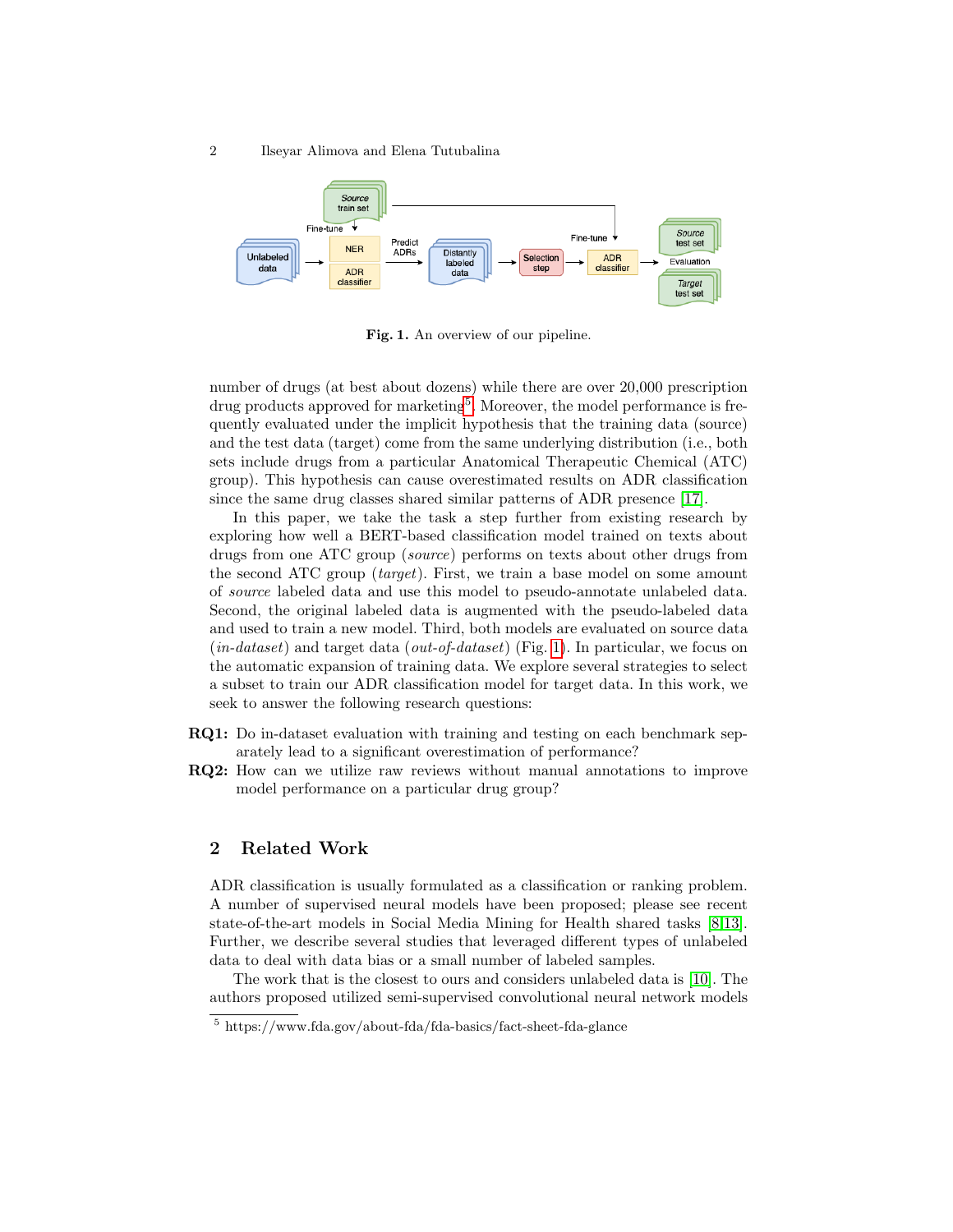for ADR classification in tweets. The method works in two phases: (1) unsupervised phrase embedding learning on unlabeled data, and (2) integrating the learned embeddings into the supervised training that uses labeled data. The authors used several types of unlabeled data: (i) collection of random tweets; (ii) corpus of health-related texts; (iii) tweets with drug names; (iv) tweets that mention a health condition. Health-related texts include sentences from the clinical medicine category Wikipedia pages, PubMed articles, and UMLS Medical Concept Definitions. These types of unlabeled data were used to learn phrase embeddings for the semi-supervised classification. The experiments show that the model trained on the tweets with health conditions outperformed in average models trained on other unlabeled datasets by 3.3% of F-score. This model also outperformed trained only on annotated dataset model by 8.9% of F-score. Gupta et al. present a semi-supervised Bi-directional LSTM based model for ADR mention extraction from tweets [\[6\]](#page-6-5). The large corpus of unlabeled tweets was collected for unsupervised learning. The semi-supervised approach improved the F1-score metric by 2.2%. [\[5\]](#page-6-6) proposed a semi-supervised co-training based learning method to tackle the problem of labeled data scarcity for adverse drug reaction mention extraction task. The methods were evaluated on two corpora of tweets. The results show that increasing the dataset leads to improving results. Thus, the model co-trained on 100K tweets outperformed baselines on F-Score by 6.52% and 4.8% on Twitter ADR and TwiMed corpora, respectively. Perez et al. investigated the semi-supervised approach for detecting ADR mentions on Spanish and Swedish clinical corpora [\[14\]](#page-7-2). The authors applied unlabeled data of EHR texts to obtain Brown trees and semantic space cluster features. The features were enhanced to maximum probability, CRF, Perceptron, and SVM classifiers. The results showed that the semi-supervised approaches significantly improved standard supervised techniques for both languages on average by 12.26% and 4.56% of F-score for Spanish and Swedish languages, respectively.

Our work differs from the studies discussed above in the following important aspects. First, we annotate unlabeled data with noise labels and use it to train for a classification model instead of language pre-training. Second, we utilize stateof-the-art BERT-based models. Finally, we evaluate models across different drug groups with in-dataset and out-of-dataset setup.

### 3 Datasets and Models

We perform all experiments in four steps (Fig. [1\)](#page-1-1). First, we train two models on source data: (i) a classifier for ADR identification, (i) a NER model for detection of biomedical disease-related entities. Second, we apply both models to extract medical entities from an unlabeled corpus and classify these entities as ADRs. Third, we select a set of texts with ADR mentions. Finally, we train the ADR classifier from Step 1 on the pseudo-annotated data and evaluate this model on the target corpus. Further, we describe two manually annotated datasets, a raw corpus of reviews, and neural models.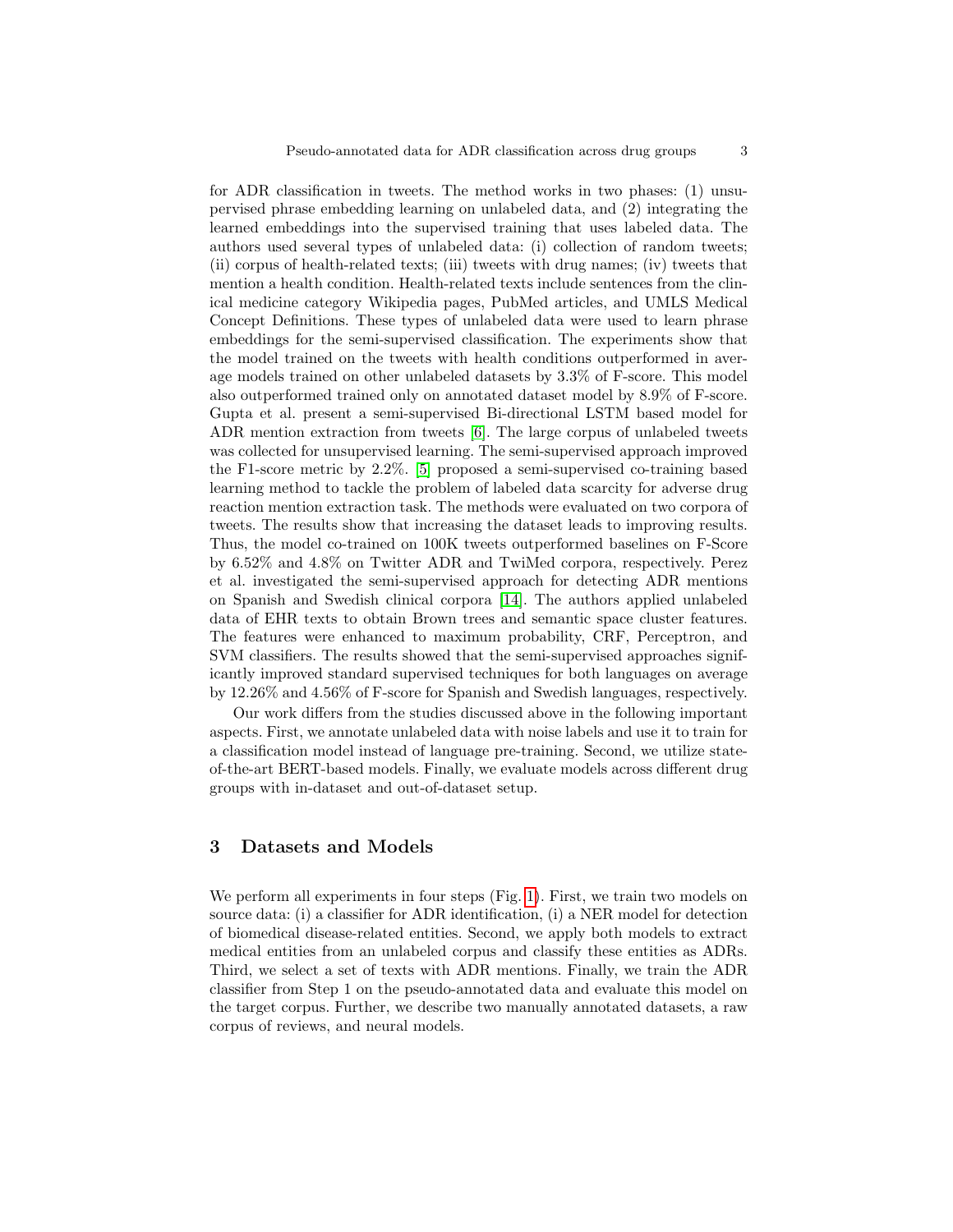CADEC CSIRO Adverse Drug Event Corpus (CADEC) [\[7\]](#page-6-7) consists of annotated user reviews from <https://www.askapatient.com/> about 12 drugs, divided into two groups: 1. Diclofenac; 2. Lipitor.

Diclofenac is linked with the ATC group Nervous system (N). Lipitor is included into three ATC main groups: *Sensory organs* (S), *Musculoskeletal sys*tem (M), Dermatologicals (D). The corpus contains 6,320 entities, 5,770 of them marked as 'ADR'. Following  $[1,11,15]$  $[1,11,15]$  $[1,11,15]$ , we group non-ADR types (diseases, symptoms and findings) in a single opposite class for binary classification.

PsyTAR (Psychiatric Treatment Adverse Reactions (PsyTAR) corpus [\[18\]](#page-7-4) is the first open-source corpus of user-generated posts about psychiatric drugs taken from <https://www.askapatient.com/>. This dataset includes 887 posts about four psychiatric medications of two classes: 1. Zoloft and Lexapro; 2. Effexor and Cymbalta.

Zoloft, Lexapro, Effexor, and Cymbalta are included in the ATC group Nervous system  $(N)$ . All posts were annotated manually for 4 types of entities: (i) adverse drug reactions (ADR); (ii) withdrawal symptoms (WD); (iii) drug indications (DI); (iv) sign/symptoms/illness (SSI). The total number of entities is 7,415. We joined WD, DI and SSI entities in a single class.

Unlabeled Data We collect 113,836 reviews about 1,593 drugs from [https:](https://www.askapatient.com/) [//www.askapatient.com/](https://www.askapatient.com/). There are 35,712 reviews with a rating 1. The total number of reviews about drugs from the CADEC corpus is 173 and from the PsyTAR corpus is 6,590. We create several subsets for our experiments:

- 1. The full set of reviews. This set is abbreviated as  $AskaPattern_t;$
- 2. The set of reviews about target drugs (AskaPatient $_{target}$ );
- 3. The set of reviews with the lowest rating  $(AskaPatient<sub>1</sub>)$ . Each review is associated with an overall rating, which is a numeric score between 1 (dissatisfied) and 5 (very satisfied). The lowest rating indicates that a user would not recommend taking this medicine.

Models In particular, we utilize two models:

- 1. LSTM-based Interactive Attention Network (IAN) [\[12\]](#page-6-10);
- 2. BERT [\[4](#page-6-0)[,9\]](#page-6-11).

[\[3\]](#page-6-12) showed the superiority of IAN over other neural models on four of the five corpora for entity-level ADR text classification. We used 15 epochs to train IAN on each dataset, the batch size of 128, the number of hidden units for LSTM layer 300, the learning rate of 0.01, L2 regularization of 0.001, dropout 0.5. We applied the implementation of the model from [https://github.com/](https://github.com/songyouwei/ABSA-PyTorch) [songyouwei/ABSA-PyTorch](https://github.com/songyouwei/ABSA-PyTorch). We trained BioBERT model [\[9\]](#page-6-11) for 15 epochs.

<sup>4</sup> Ilseyar Alimova and Elena Tutubalina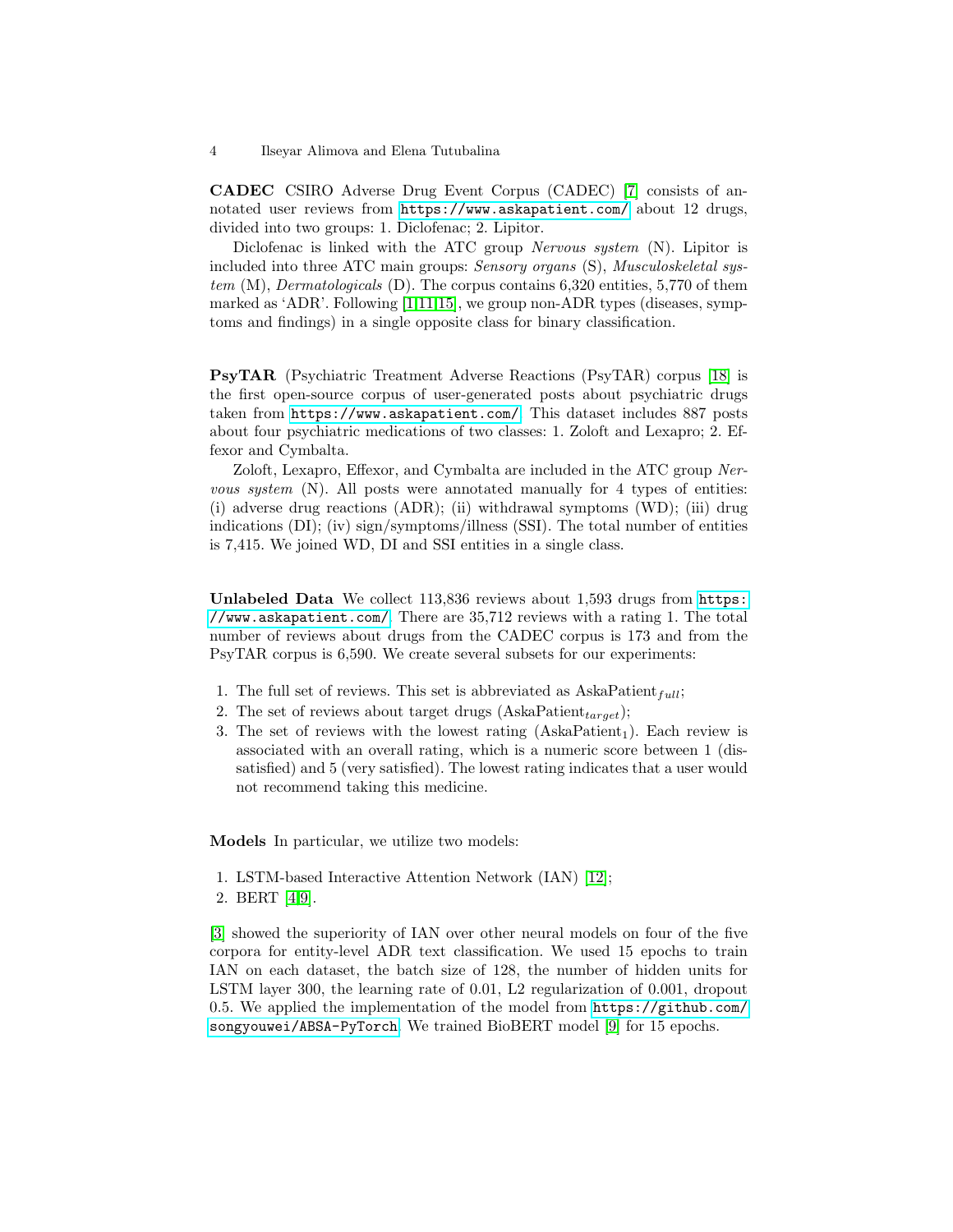| Train set                                           | Model       | ADR-class |      |      | Macro-averaged |      |      |  |  |  |  |  |
|-----------------------------------------------------|-------------|-----------|------|------|----------------|------|------|--|--|--|--|--|
|                                                     |             | Р         | R.   | F    | Р              | R    | F    |  |  |  |  |  |
| In-dataset performance                              |             |           |      |      |                |      |      |  |  |  |  |  |
| <b>CADEC</b>                                        | <b>IAN</b>  | .966      | .972 | .969 | .832           | .805 | .815 |  |  |  |  |  |
| CADEC                                               | <b>BERT</b> | .947      | .983 | .965 | .824           | .702 | .746 |  |  |  |  |  |
| Out-of-dataset performance                          |             |           |      |      |                |      |      |  |  |  |  |  |
| PsyTAR                                              | <b>IAN</b>  | .898      | .885 | .891 | .615           | .624 | .619 |  |  |  |  |  |
| PsyTAR                                              | <b>BERT</b> | .909      | .914 | .911 | .673           | .669 | .671 |  |  |  |  |  |
| $\text{PsyTAR} + \text{Aska} \text{Pattern}_{full}$ | IAN         | .903      | .895 | .899 | .636           | .642 | .638 |  |  |  |  |  |
| $PsvTAR + AskaPattern1$                             | <b>IAN</b>  | .896      | .951 | .922 | .693           | .626 | .647 |  |  |  |  |  |
| $PSYTAR + AskaPatterntarget$                        | <b>IAN</b>  | .950      | .968 | .959 | .861           | .823 | .841 |  |  |  |  |  |
| $\text{PsyTAR} + \text{Aska} \text{Pattern}_{full}$ | <b>BERT</b> | .912      | .918 | .915 | .681           | .675 | .677 |  |  |  |  |  |
| $PsvTAR + AskaPattern1$                             | <b>BERT</b> | .959      | .839 | .895 | .695           | .806 | .724 |  |  |  |  |  |
| $\text{PsyTAR} + \text{AskaPattern}_{target}$       | <b>BERT</b> | .952      | .929 | .941 | .782           | .817 | .798 |  |  |  |  |  |

<span id="page-4-0"></span>Table 1. Classification results of IAN and BERT evaluated on CADEC.

<span id="page-4-1"></span>Table 2. Classification results of IAN and BERT evaluated on PsyTAR.

| Train set                      | Model       | ADR-class |      |      | Macro-averaged |      |      |  |  |  |  |  |
|--------------------------------|-------------|-----------|------|------|----------------|------|------|--|--|--|--|--|
| In-dataset performance         |             |           |      |      |                |      |      |  |  |  |  |  |
| PsyTAR                         | <b>IAN</b>  | .902      | .913 | .909 | .868           | .868 | .868 |  |  |  |  |  |
| PsyTAR                         | <b>BERT</b> | .904      | .917 | .910 | .884           | .882 | .881 |  |  |  |  |  |
| Out-of-dataset performance     |             |           |      |      |                |      |      |  |  |  |  |  |
| <b>CADEC</b>                   | <b>IAN</b>  | .685      | .982 | .807 | .765           | .582 | .553 |  |  |  |  |  |
| <b>CADEC</b>                   | <b>BERT</b> | .711      | .984 | .825 | .808           | .629 | .623 |  |  |  |  |  |
| $CADEC + AskaPatternfull$      | <b>IAN</b>  | .693      | .836 | .751 | .591           | .577 | .563 |  |  |  |  |  |
| $CADEC + AskaPattern1$         | <b>IAN</b>  | .766      | .931 | .841 | .784           | .703 | .721 |  |  |  |  |  |
| $CADEC + AskaPattern_{target}$ | <b>IAN</b>  | .695      | .964 | .807 | .739           | .598 | .582 |  |  |  |  |  |
| $CADEC + AskaPatternfull$      | <b>BERT</b> | .718      | .986 | .831 | .810           | .627 | .630 |  |  |  |  |  |
| $CADEC + AskaPattern1$         | <b>BERT</b> | .764      | .973 | .856 | .834           | .714 | .731 |  |  |  |  |  |
| $CADEC + AskaPattern_{target}$ | <b>BERT</b> | .681      | .978 | .803 | .746           | .573 | .633 |  |  |  |  |  |

## 4 Experiments

All models were evaluated by 5-fold cross-validation. We computed averaged recall  $(R)$ , precision  $(P)$ , and  $F_1$ -measures  $(F)$  for ADR and non-ADR classes separately and then macro-average of these values for both classes. The average F-score results for IAN and BERT models are presented in Tables [1](#page-4-0) and [2.](#page-4-1)

To answer RQ1, we compare in-dataset and out-of-dataset results in Tables [1](#page-4-0) and [2.](#page-4-1) The in-dataset performance of both models is significantly higher than out-of-dataset results. In particular, BERT trained on PsyTAR and CADEC achieved macro-averaged  $F_1$  of 0.881 and 0.623 on the PsyTAR sets, respectively. This indicates the impact of different contexts and entity mentions on crossdataset performance.

To answer RQ2, we compare models trained on (i) manually annotated data and (ii) extended corpora with additional pseudo-annotated data. The results show that in cross-dataset experiments training the model on additional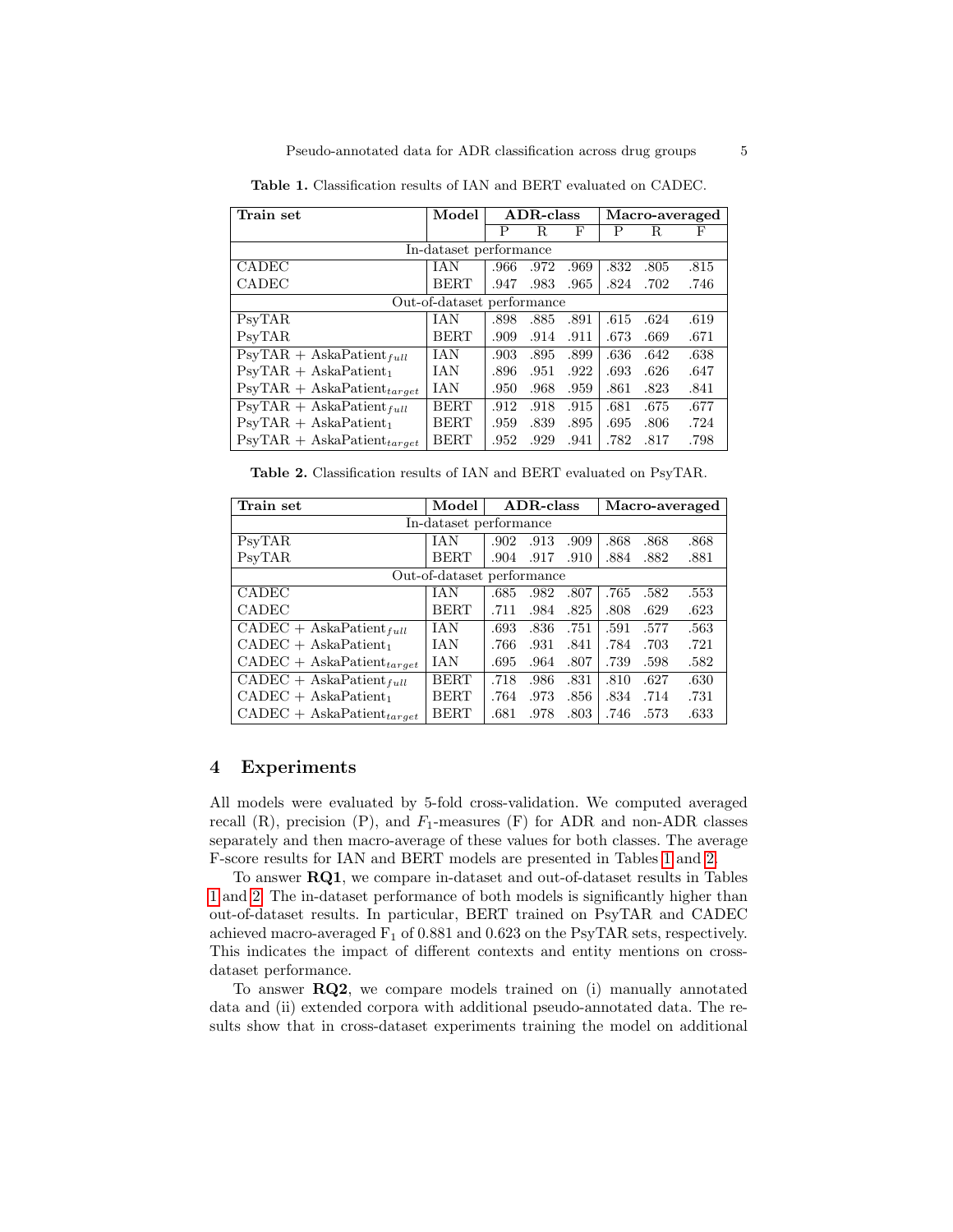#### 6 Ilseyar Alimova and Elena Tutubalina

data improves results regardless of the selected noisy data in comparison to models trained only on labeled data. IAN and BERT trained on PsyTAR + Askapatient<sub>target</sub> showed the highest results on the CADEC corpus  $(0.841$  and 0.798 F-score, respectively). These models outperformed models trained only on the CADEC corpus by 0.26 of F-score. On the PsyTAR corpus, the models trained on the CADEC + Askapatient<sub>1</sub> achieved the best results among models trained on additional noisy data (0.72). However, in this case, the F-score of the model trained on PsyTAR corpus is higher than the results of models trained on CADEC corpus and additional noisy data. Such a difference in results is due to reviews with a rating of 1 include 1,307 reviews about drugs from the PsyTAR corpus and do not contain reviews about drugs from the CADEC corpus.

Among the models additionally trained on noisy data the models trained on the full noisy corpus gave the smallest improvement in F-score metric on both corpora in comparison to models trained on annotated data. For the IAN model, the increase of F-score was 0.19 and 0.07, for the BERT model the improvement was 0.06 and 0.07 on the CADEC and PsyTAR cases, respectively.

Considering results in terms of 'ADR' class metrics the same models achieved the best F-score metrics: trained on PsyTAR + AskaPatient<sub>target</sub> (IAN - 0.959) and BERT - 0.941) for CADEC corpus and trained on CADEC + AskaPatient<sub>1</sub> (IAN - 0.84 and BERT - 0.856) for PsyTAR corpus. However, in this case, none of the models outperformed the results of the model evaluated within a single corpus. Moreover, several models did not improve the F-score metrics in comparison to the same models trained only on annotated corpus: IAN trained on CADEC + AskaPatient<sub>full</sub> (0.75), BERT trained on PsyTAR + AskaPatient<sub>1</sub>  $(0.895)$  and BERT trained on CADEC + AskaPatient<sub>target</sub>  $(0.803)$ .

#### 5 Conclusion

In this paper, we studied the task of discovering the presence of adverse drug effects in user reviews about anti-inflammatory and psychiatric drugs. We perform an extensive evaluation of LSTM-based and BERT-based models on two datasets in the cross-dataset setup. Our evaluation shows the great divergence in performance between splits of two corpora: BERT-based models trained on one corpus and evaluated on another show a substantial decrease in performance (-7.5% and -25.8% macro-averaged  $F_1$  for the CADEC and PsyTAR sets, respectively) compared to in-dataset models. Using in-dataset models, we automatically annotate raw user posts and extend a train set with texts about a wide range of drugs. Retraining of models shows the increase in performance (e.g., up to  $+12.7\%$  macro-averaged  $F_1$  for CADEC) compared to out-of-dataset models. We foresee three directions for future work. First, promising research directions include adaptive self-training and meta-learning techniques for training neural models with few labels. Second, future research may focus on advanced labeled data acquisition strategies such as uncertainty-based methods. Third, knowledge transfer from the clinical domain to the social media domain across different drug groups remains to be explored.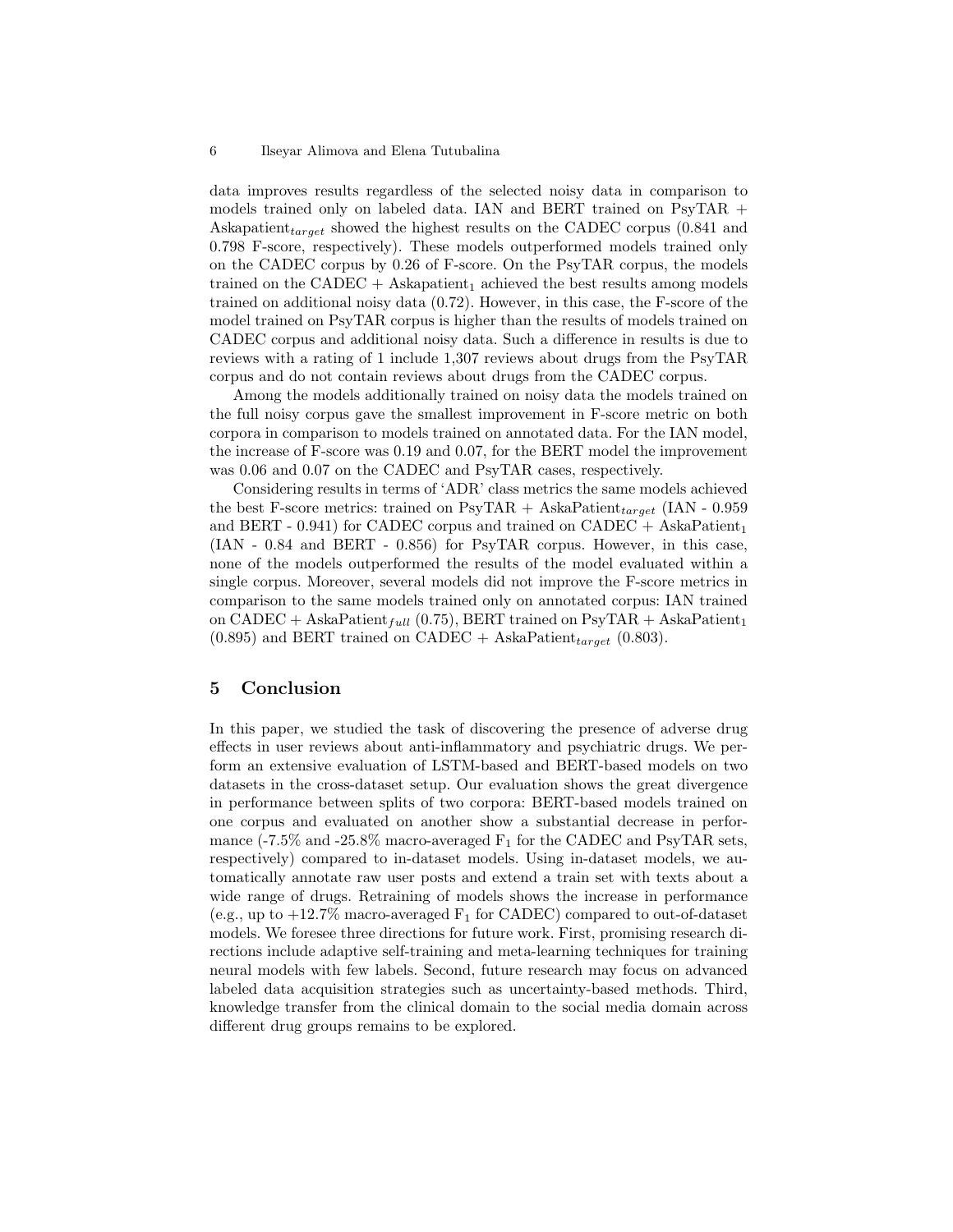Acknowledgments This work was supported by the Russian Science Foundation grant  $# 18-11-00284$ .

#### References

- <span id="page-6-8"></span>1. Alimova, I., Tutubalina, E.: Automated detection of adverse drug reactions from social media posts with machine learning. In: International Conference on Analysis of Images, Social Networks and Texts. pp. 3–15. Springer (2017)
- <span id="page-6-3"></span>2. Alimova, I., Tutubalina, E.: Multiple features for clinical relation extraction: a machine learning approach. Journal of biomedical informatics 103, 103382 (2020)
- <span id="page-6-12"></span>3. Alimova, I., Tutubalina, E.: Entity-level classification of adverse drug reaction: A comparative analysis of neural network models. Programming and Computer Software 45(8), 439–447 (2019)
- <span id="page-6-0"></span>4. Devlin, J., Chang, M.W., Lee, K., Toutanova, K.: Bert: Pre-training of deep bidirectional transformers for language understanding. In: Proceedings of the 2019 Conference of the North American Chapter of the Association for Computational Linguistics: Human Language Technologies, Volume 1 (Long and Short Papers). pp. 4171–4186 (2019)
- <span id="page-6-6"></span>5. Gupta, S., Gupta, M., Varma, V., Pawar, S., Ramrakhiyani, N., Palshikar, G.K.: Co-training for extraction of adverse drug reaction mentions from tweets. In: European Conference on Information Retrieval. pp. 556–562. Springer (2018)
- <span id="page-6-5"></span>6. Gupta, S., Pawar, S., Ramrakhiyani, N., Palshikar, G.K., Varma, V.: Semisupervised recurrent neural network for adverse drug reaction mention extraction. BMC bioinformatics 19(8), 212 (2018)
- <span id="page-6-7"></span>7. Karimi, S., Metke-Jimenez, A., Kemp, M., Wang, C.: Cadec: A corpus of adverse drug event annotations. Journal of biomedical informatics 55, 73–81 (2015)
- <span id="page-6-1"></span>8. Klein, A., Alimova, I., Flores, I., Magge, A., Miftahutdinov, Z., Minard, A.L., O'connor, K., Sarker, A., Tutubalina, E., Weissenbacher, D., et al.: Overview of the fifth social media mining for health applications  $(\# \text{ sum4h})$  shared tasks at coling 2020. In: Proceedings of the Fifth Social Media Mining for Health Applications Workshop & Shared Task. pp. 27–36 (2020)
- <span id="page-6-11"></span>9. Lee, J., Yoon, W., Kim, S., Kim, D., So, C., Kang, J.: Biobert: a pre-trained biomedical language representation model for biomedical text mining. Bioinformatics (Oxford, England) 36(4), 1234–1240 (2020)
- <span id="page-6-4"></span>10. Lee, K., Qadir, A., Hasan, S.A., Datla, V., Prakash, A., Liu, J., Farri, O.: Adverse drug event detection in tweets with semi-supervised convolutional neural networks. In: Proceedings of the 26th International Conference on World Wide Web. pp. 705– 714 (2017)
- <span id="page-6-9"></span>11. Li, Z., Yang, Z., Luo, L., Xiang, Y., Lin, H.: Exploiting adversarial transfer learning for adverse drug reaction detection from texts. Journal of biomedical informatics 106, 103431 (2020)
- <span id="page-6-10"></span>12. Ma, D., Li, S., Zhang, X., Wang, H.: Interactive attention networks for aspect-level sentiment classification. In: Proceedings of the 26th International Joint Conference on Artificial Intelligence. pp. 4068–4074 (2017)
- <span id="page-6-2"></span>13. Magge, A., Klein, A., Miranda-Escalada, A., Al-Garadi, M.A., Alimova, I., Miftahutdinov, Z., Farre, E., Lima-López, S., Flores, I., O'Connor, K., et al.: Overview of the sixth social media mining for health applications  $(\text{# sum4h})$  shared tasks at naacl 2021. In: Proceedings of the Sixth Social Media Mining for Health  $(\#$ SMM4H) Workshop and Shared Task. pp. 21–32 (2021)